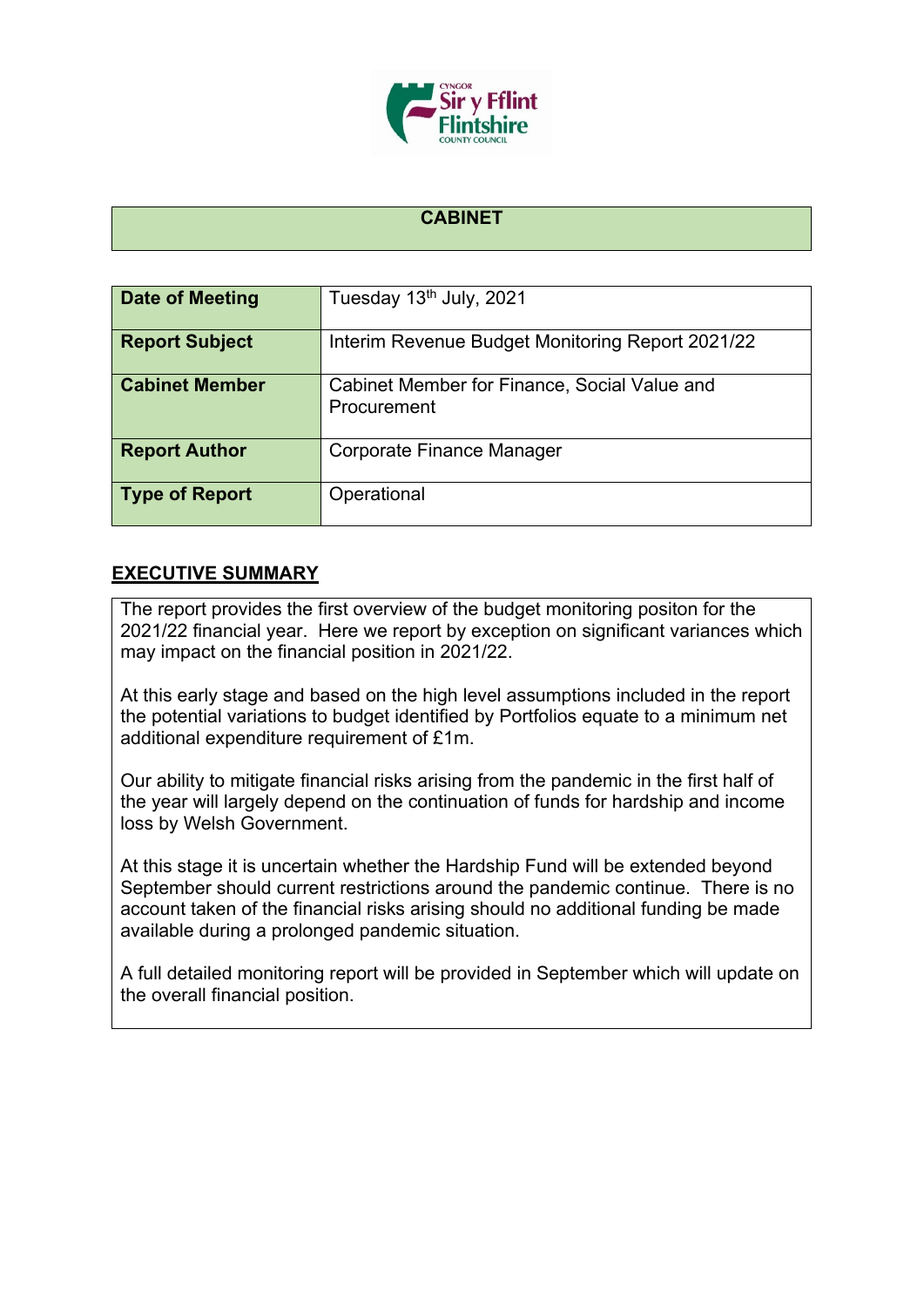|   | <b>RECOMMENDATIONS</b>                                                                                                                                                                                                                                                      |
|---|-----------------------------------------------------------------------------------------------------------------------------------------------------------------------------------------------------------------------------------------------------------------------------|
| 1 | To note the report and the estimated financial impact on the 2021/22<br>budget.                                                                                                                                                                                             |
| 2 | To approve a £0.175m budget virement between Localities Services to<br>Resources and Regulated Services within Older People's Purchasing<br>budget and a £0.300m budget virement between Localities Services to<br>Mental Health Residential Budget (paragraph 1.04 refers) |
| 3 | To approve the ring-fencing of allocations from the Contingency Reserve<br>for Investment in Change (£0.400m) and Severe Weather (£0.250m)                                                                                                                                  |

## **REPORT DETAILS**

 $\mathbf l$ 

٠

| 1.00 | <b>EXPLAINING THE REVENUE BUDGET MONITORING 2021/22</b>                                                                                                                                                                                                                                                                                                                                                                                                                                                                                                                                                                                                                                                     |
|------|-------------------------------------------------------------------------------------------------------------------------------------------------------------------------------------------------------------------------------------------------------------------------------------------------------------------------------------------------------------------------------------------------------------------------------------------------------------------------------------------------------------------------------------------------------------------------------------------------------------------------------------------------------------------------------------------------------------|
| 1.01 | The report provides the first overview of the budget monitoring positon for<br>the 2021/22 financial year and one which reports by exception on variances<br>and financial risks only. The first full monthly in-year budget monitoring<br>report will be reported in September, up to Month 4.                                                                                                                                                                                                                                                                                                                                                                                                             |
| 1.02 | <b>Emergency Grant Funding - Additional Costs Only</b>                                                                                                                                                                                                                                                                                                                                                                                                                                                                                                                                                                                                                                                      |
|      | The Local Government Hardship fund has been allocated £206.6m in the<br>Welsh Government Final Budget 2021-22 to support local government for<br>the first six months of 2021-22. The budget will continue to be monitored on<br>a monthly basis with any additional funding allocations being based on the<br>path of the pandemic and any additional funding from the UK Government.<br>Claims will continue to be submitted on a monthly basis retrospectively for<br>additional costs incurred up to the end of September, 2021. Claims of<br>£1.436m have been submitted for additional costs incurred in April and May<br>and the first quarterly income loss claim is due for submission by 15 July. |
| 1.03 | <b>OVERVIEW OF THE IN-YEAR BUDGET POSITION</b>                                                                                                                                                                                                                                                                                                                                                                                                                                                                                                                                                                                                                                                              |
|      | The following paragraphs set out the significant variances and financial risks<br>identified at this early stage by portfolio.                                                                                                                                                                                                                                                                                                                                                                                                                                                                                                                                                                              |
| 1.04 | Social Services Up to £0.230m over budget                                                                                                                                                                                                                                                                                                                                                                                                                                                                                                                                                                                                                                                                   |
|      | Localities (£0.485m) under budget; The commissioned Older People's<br>Residential Care budget is projected to underspend by (£0.338m) due to the<br>costs of care being offset by income such as Free Nursing Care, ICF<br>funding and property income.<br>There are also projected underspends of $(£0.050m)$ on the Minor<br>Adaptations budget and (£0.058m) on the Localities staffing budget.                                                                                                                                                                                                                                                                                                          |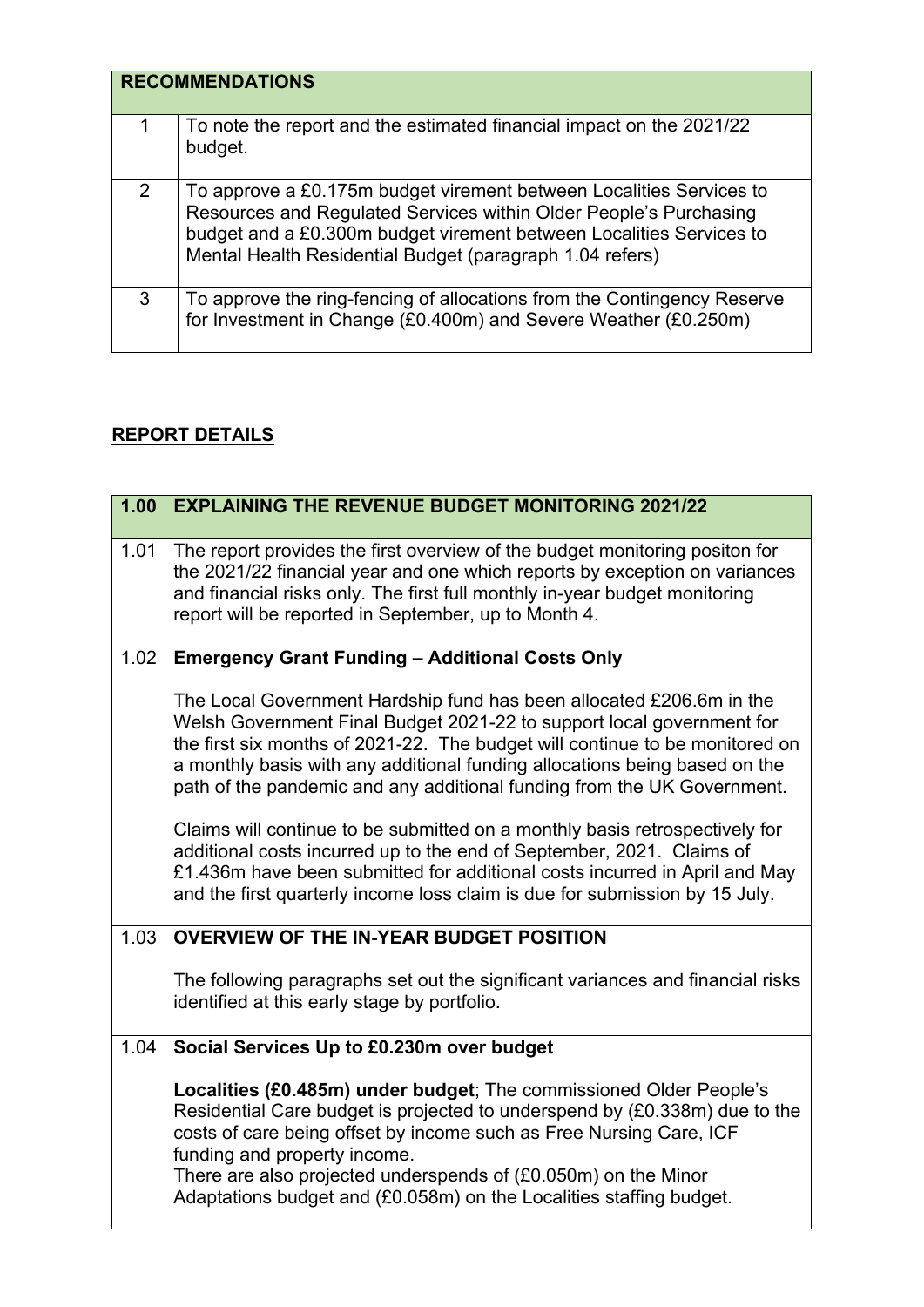**Disability Services £0.123m over budget**; mostly due to the in-house supported living service based on the number of hours to deliver the required care within each supported living home.

**Mental Health Services £0.719m over budget**; - based on the net costs of current commissioned care packages within the Mental Health service.

**Children's Services – Fostering £0.223m over budget**; - due to the current demands on the service from the number of fostering placements although it is important to note that these placements are less expensive than alternative Out of County placements.

**Children's Services - Legal & Third Party £0.406m over budget**- due to the number of legal cases going through the courts and the use of external legal professionals. Direct payments also continue to increase in demand.

**Children's Services - Professional Support £0.341m over budget**; to support adequate levels of child protection; the established staffing structure needs to be at a sufficient level to meet mandatory safeguarding standards. Vacancies are therefore minimised and additional temporary posts are sometimes required to be able to meet the challenges and demands of Children's Services.

**Hardship Funding for in-house care provision (£0.300m) under budget**; Last year Welsh Government provided for Council Provided Care Services through the Social Services allocation within the Hardship Fund. The fund has been extended to the first part of the year but no announcement has been made regarding funding for quarters 3 and 4, although it is anticipated that there will be some funding available.

**Additional Continuing Health Care Funding (CHC) (£0.300m) under budget**: A post is to be filled to assist the Authority in securing additional CHC funding from the health service. This is a complicated and complex process and this post will bring expertise to support social work and other staff to ensure we are compliant with the framework and its requirements in relation to Local Authority (LA) responsibilities and thus generate additional contributions.

**Integrated Care Fund (ICF) Slippage and Winter Pressures funding (£0.250m) under budget**; In past years there has been slippage on some ICF projects which was eligible to be transferred to Local Authority provided services. There has also been additional funding provided by Welsh Government to offset Winter Pressure costs within Social Services. Based on this historic trend, it is assumed that one or both of these situations will occur again this financial year.

**Flexible use of Children's Services Grants (£0.250m) under budget**; Last financial year the pandemic restricted grant funded activities within Children's Services and due to this Welsh Government allowed a more flexible approach with some grants which were able to be used to fund some service costs normally funded from the Council's revenue budget. As not all services have returned to normal, it is highly likely that some flexibility will be allowed again this year.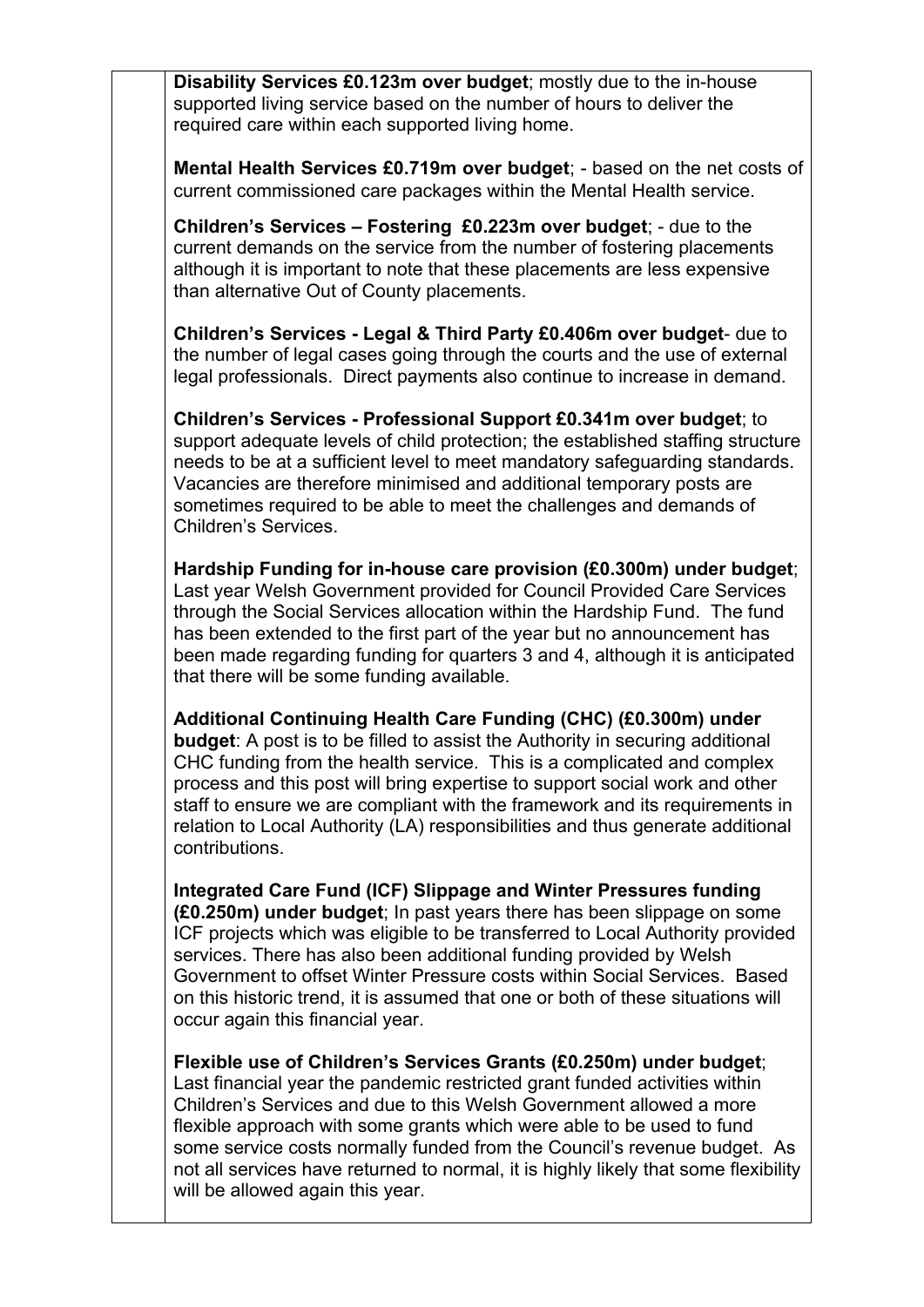|      | <b>Budget Virement</b>                                                                                                                                                                                                                                                                                                                                                                                                                |
|------|---------------------------------------------------------------------------------------------------------------------------------------------------------------------------------------------------------------------------------------------------------------------------------------------------------------------------------------------------------------------------------------------------------------------------------------|
|      | It is recommended that an amount of £0.175m is transferred from the<br>Localities Services budget to Resources and Regulated Services within<br>Older People.                                                                                                                                                                                                                                                                         |
|      | Marleyfield Older People's Residential Care Home has been expanded to<br>increase bed capacity, and this has meant an increase in the required<br>annual running costs estimated to be £0.879m.                                                                                                                                                                                                                                       |
|      | Within the budget for 2020/21 and 2021/22 there was additional budget<br>provided totalling £0.529m to meet this pressure in addition to an expected<br>contribution from BCUHB of £0.150m.                                                                                                                                                                                                                                           |
|      | In addition efficiencies of £0.200m were identified as contributing towards<br>the increased costs; £0.025m from within the Resources and Regulated<br>Services Budget and £0.175m from the Localities Service budget. This<br>virement request is being made to formally approve the transfer of £0.175m<br>from the Localities Services budget to the Resources and Regulated<br>Services budget within the Older People's Service. |
|      | It is recommended that an amount of £0.300m is transferred from the<br>Localities Services budget to Mental Health Residential budget.                                                                                                                                                                                                                                                                                                |
|      | The Mental Health Residential Care budget is coming under increasing<br>financial pressure and continued net increases to the number of service<br>users supported has meant there is now insufficient budget to meet the<br>current projected costs.                                                                                                                                                                                 |
|      | The Localities Budget in recent years has been underspending due to an<br>increase in contributions from Welsh Government, BCUHB and property<br>income. Approval is requested for the transfer of £0.300m from the<br>Localities Services budget to the Mental Health Residential Budget to assist<br>in reducing some of this financial pressure.                                                                                   |
| 1.05 | Education and Youth (Up to £0.143m) under budget                                                                                                                                                                                                                                                                                                                                                                                      |
|      | The Early Entitlement service is projecting a surplus balance of £0.143m but<br>relies heavily on funding from Welsh Government in relation to top-up<br>payments to non-maintained settings. This funding is projected at £0.158m<br>but it is still unclear this early in the financial year whether this funding will<br>be confirmed.                                                                                             |
| 1.06 | Streetscene & Transportation Up to £0.100m over budget                                                                                                                                                                                                                                                                                                                                                                                |
|      | This potential overspend within the Transportation Service is based on the<br>number of additional school days due to Easter school holidays not being<br>until April 2022 and re-procurement of one of the local bus services.                                                                                                                                                                                                       |
| 1.07 | Planning & Environment Up to £0.360m over budget                                                                                                                                                                                                                                                                                                                                                                                      |
|      | Fee Income Shortfalls<br>Building Control fee income is projected to be £0.205m less than budget<br>over a full year. Delayed income loss will be evaluated after the second<br>quarter and we aim to recoup the loss from the WG Hardship Fund.                                                                                                                                                                                      |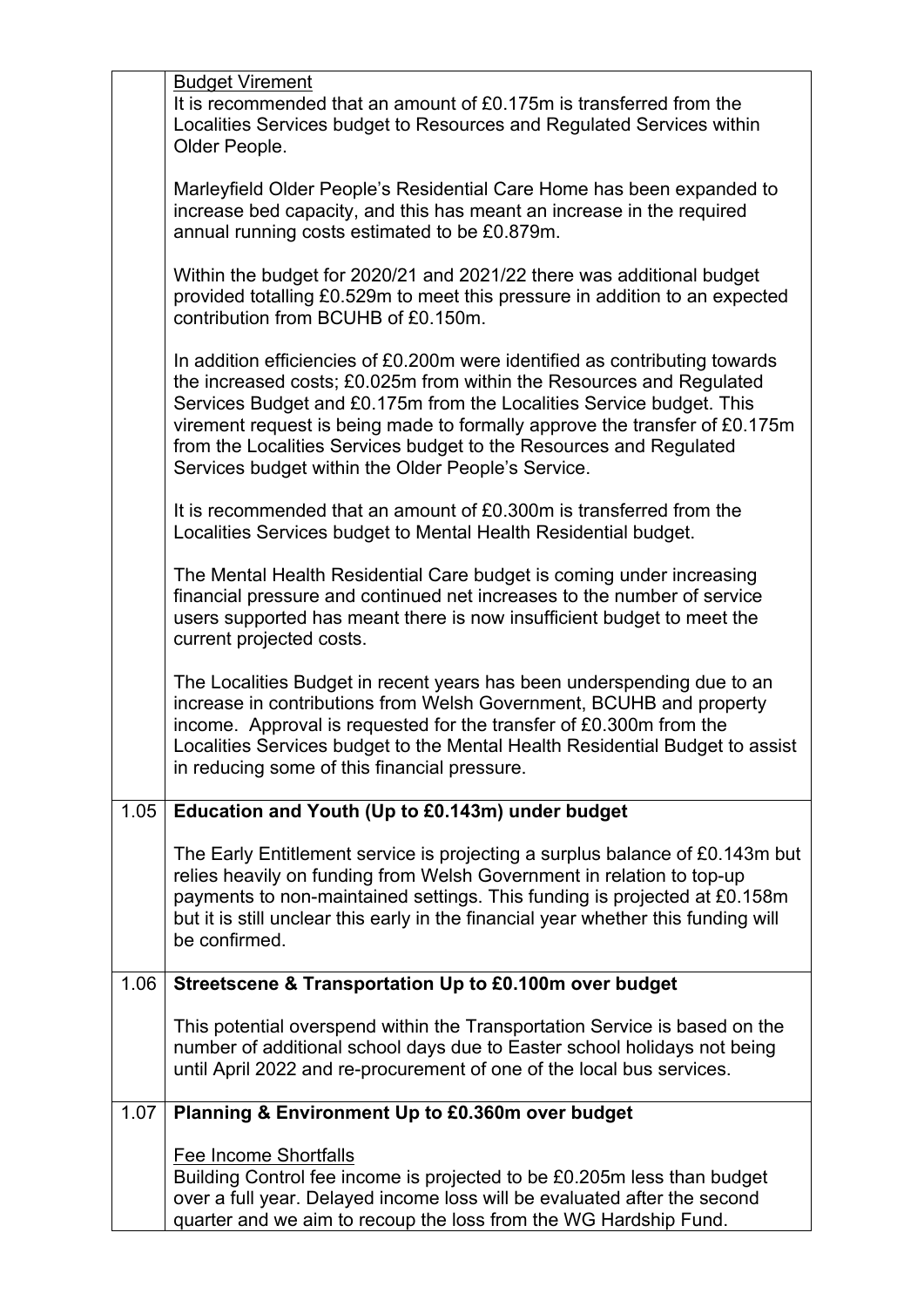|      | Planning Fee income is projected to meet current income targets based on<br>actual income received to date. However, based on historic full year income<br>totals, there is a projected income loss in the range of £0.035m to £0.085m<br>for a full year. Delayed income loss will be evaluated after the second<br>quarter and we aim to recoup the loss from the WG Hardship Fund.<br>Markets fees were reinstated at 100% from June, 2021 and initial<br>projections indicate a potential shortfall of £0.030m dependant on whether<br>any further restrictions are placed due to potential increase in infection<br>rates.<br>Licensing Fee Income is projecting a shortfall of £0.083m as a consequence<br>of the pandemic, falling numbers in taxi and alcohol licensing. |
|------|----------------------------------------------------------------------------------------------------------------------------------------------------------------------------------------------------------------------------------------------------------------------------------------------------------------------------------------------------------------------------------------------------------------------------------------------------------------------------------------------------------------------------------------------------------------------------------------------------------------------------------------------------------------------------------------------------------------------------------------------------------------------------------|
| 1.08 | Housing & Assets (Up to £0.150m) under budget                                                                                                                                                                                                                                                                                                                                                                                                                                                                                                                                                                                                                                                                                                                                    |
|      | Claims will continue to be made from the Hardship Fund for additional<br>staffing costs within the Benefits Service in 2021/22 and to date a total of<br>£0.055m has been claimed for the months of April and May. Subject to<br>continuity of full funding for the amounts we have claimed will there may be<br>a potential underspend on the staffing budget which was increased in<br>2021/22 to assist with resourcing demand levels.                                                                                                                                                                                                                                                                                                                                        |
| 1.09 | Corporate Services (Up to £0.105m) under budget                                                                                                                                                                                                                                                                                                                                                                                                                                                                                                                                                                                                                                                                                                                                  |
|      | A saving of £0.075m - £0.105m is forecast based on projected vacancy<br>savings.                                                                                                                                                                                                                                                                                                                                                                                                                                                                                                                                                                                                                                                                                                 |
| 1.10 | Governance (Up to £0.200m) under budget                                                                                                                                                                                                                                                                                                                                                                                                                                                                                                                                                                                                                                                                                                                                          |
|      | Based on current income levels there is a potential surplus on the budgeted<br>Council Tax Collection Fund in the region of (£0.200m).                                                                                                                                                                                                                                                                                                                                                                                                                                                                                                                                                                                                                                           |
| 1.11 | Central & Corporate Finance (Up to £0.100m) under budget                                                                                                                                                                                                                                                                                                                                                                                                                                                                                                                                                                                                                                                                                                                         |
|      | In the previous financial year there was a significant underspend in<br>employer pension fund contributions of £0.495m and the budget for 2021/22<br>was adjusted by £0.300m. Based on the contributions to date and the<br>previous year trend a positive variance between £0.080m and £0.100m is<br>projected.                                                                                                                                                                                                                                                                                                                                                                                                                                                                 |
| 1.12 | <b>Open Risks</b>                                                                                                                                                                                                                                                                                                                                                                                                                                                                                                                                                                                                                                                                                                                                                                |
|      | Members were made aware when setting the budget that there were a<br>number of open risks that would need to be kept under close review. An<br>update on these is provided below.                                                                                                                                                                                                                                                                                                                                                                                                                                                                                                                                                                                                |
| 1.13 | <b>Council Tax Income</b>                                                                                                                                                                                                                                                                                                                                                                                                                                                                                                                                                                                                                                                                                                                                                        |
|      | In 2020/21 the Council achieved an 'in-year' collection level of 97%, a<br>reduction of 0.9% from the previous year, a shortfall of £0.900m in cash<br>terms.                                                                                                                                                                                                                                                                                                                                                                                                                                                                                                                                                                                                                    |
|      | Recovery processes have re-commenced in full which has had a positive<br>response and indicates that the collection fund will recover over the coming                                                                                                                                                                                                                                                                                                                                                                                                                                                                                                                                                                                                                            |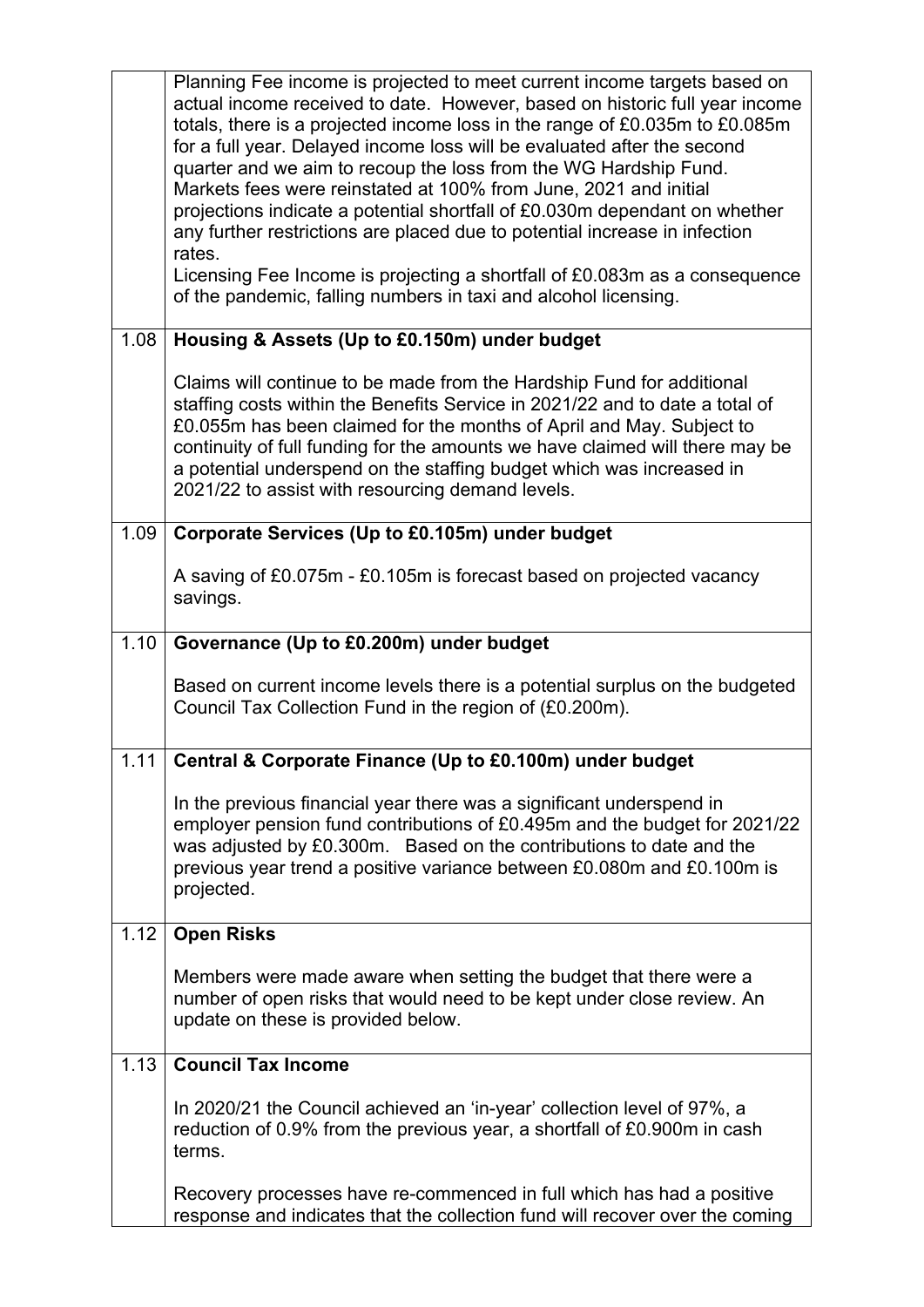|      | months. Welsh Government have provided financial support of £22.6m<br>across Wales in 2020/21 as a contribution towards these potential losses.<br>As a result of this, the Council received an additional £1.051m which has<br>been set aside in a provision to safeguard against potential future bad<br>debts. The position will be closely monitored but at this stage no shortfall is<br>projected to the year end.                                                                                                                          |
|------|---------------------------------------------------------------------------------------------------------------------------------------------------------------------------------------------------------------------------------------------------------------------------------------------------------------------------------------------------------------------------------------------------------------------------------------------------------------------------------------------------------------------------------------------------|
| 1.14 | Pay Award (Teacher and Non Teacher)                                                                                                                                                                                                                                                                                                                                                                                                                                                                                                               |
|      | Based on the UK Government position on public sector pay no general<br>provision was included in the 2021/22 budget other than funding to reflect<br>the intention to provide for those staff earning less than £24k.                                                                                                                                                                                                                                                                                                                             |
|      | NJC (Green Book)<br>National negotiations are ongoing although based on the latest offer by<br>Employers of a 1.5% uplift this would add a minimum further £0.160m to the<br>pay bill for schools and £0.799m for non-schools. In the absence of any<br>further funding being made available this will need to be met from the<br>Contingency Reserve and built into the base budget from 2022/23.                                                                                                                                                |
|      | <b>Teachers</b><br>National negotiations are ongoing although based on a 1.75% uplift this<br>would add a minimum further £0.736m to the pay bill for schools in 2021/22,<br>with the full year impact in 2022/23 being £1.282m. Representations will<br>continue to be made for further funding to meet these additional costs,<br>although if unsuccessful it is likely that the council and schools will need to<br>cost share the burden.                                                                                                     |
| 1.15 | <b>Out of County Placements</b>                                                                                                                                                                                                                                                                                                                                                                                                                                                                                                                   |
|      |                                                                                                                                                                                                                                                                                                                                                                                                                                                                                                                                                   |
|      | There is a significant pressure on this volatile budget arising from the full<br>year impacts of new placements made during 2020/21, including several<br>new high cost placements which were agreed in March after the budget for<br>2021/22 had been set. At present, the projected overspend for the current<br>cohort of placements is £0.890m. With over 9 months of the year remaining<br>and the high potential for further new placements to emerge, it is anticipated<br>that the final overspend may be significantly in excess of £1m. |
| 1.16 | <b>Benefits</b>                                                                                                                                                                                                                                                                                                                                                                                                                                                                                                                                   |
|      | Council Tax Reduction Scheme (CTRS) - Based on current demand costs<br>are currently within budget although a surge in demand is expected from<br>October when the UK Government furlough scheme ends. At this stage it is<br>unclear how WG funding support for CTRS will operate in 2021/22. There is<br>however £0.105m within reserves which could accommodate some partial<br>mitigation should it be required                                                                                                                               |
| 1.17 | <b>Homelessness</b>                                                                                                                                                                                                                                                                                                                                                                                                                                                                                                                               |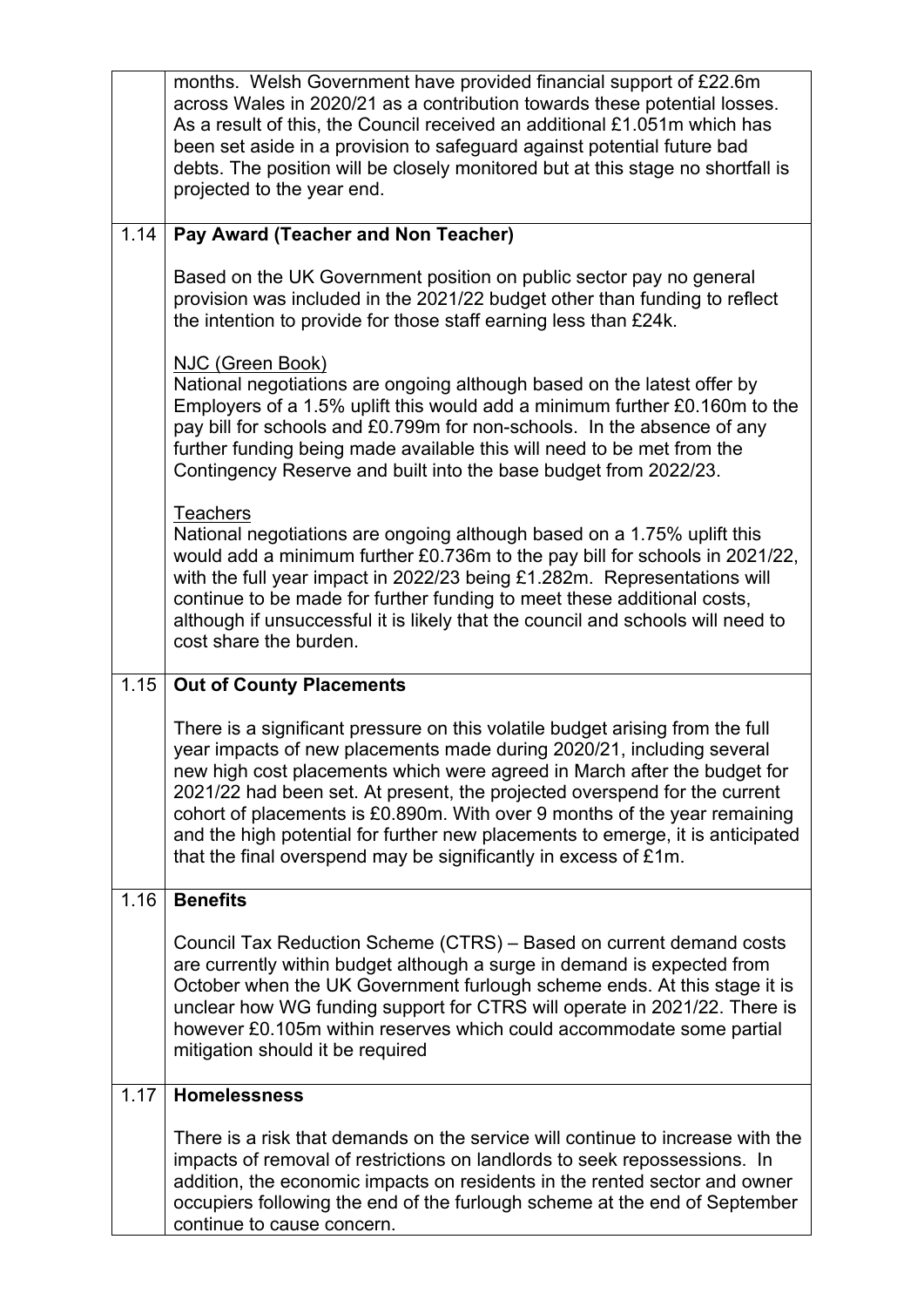|      | There is additional support in place with strategic use of the increased<br>Housing Support Grant funding, but this may still not be sufficient.                                                                                                                                                                                                                                                                                                                                                                                                                                                                    |
|------|---------------------------------------------------------------------------------------------------------------------------------------------------------------------------------------------------------------------------------------------------------------------------------------------------------------------------------------------------------------------------------------------------------------------------------------------------------------------------------------------------------------------------------------------------------------------------------------------------------------------|
| 1.18 | <b>Summary of Overall Financial Impact</b>                                                                                                                                                                                                                                                                                                                                                                                                                                                                                                                                                                          |
|      | At this early stage, and based on the high level assumptions included in the<br>report the potential variations to budget identified by Portfolios equate to a<br>minimum net additional expenditure requirement of £1m.                                                                                                                                                                                                                                                                                                                                                                                            |
|      | Our ability to mitigate financial risks arising from the pandemic in the first<br>half of the year will largely depend on the continuation of funds for hardship<br>and income loss by Welsh Government.                                                                                                                                                                                                                                                                                                                                                                                                            |
|      | At this stage it is uncertain whether the Hardship Fund will be extended<br>beyond September should current restrictions around the pandemic<br>continue. There is no account taken of the financial risks arising from the<br>pandemic should no additional funding be made available during a<br>prolonged situation.                                                                                                                                                                                                                                                                                             |
|      | A full detailed monitoring report will be provided in September which will<br>update on the overall financial position.                                                                                                                                                                                                                                                                                                                                                                                                                                                                                             |
| 1.19 | <b>Unearmarked Reserves</b>                                                                                                                                                                                                                                                                                                                                                                                                                                                                                                                                                                                         |
|      | The final level of Council Fund Contingency Reserve brought forward into<br>2021/22 was £5.973m as detailed in the 2020/21 outturn report. However,<br>this increases to £6.444m when taking account of the budgeted contribution<br>to Reserves in the 2021/22 budget. This is the amount available for general<br>purposes following the set-aside of £3.0m for a COVID-19 Emergency<br>Funding. There is likely to be a requirement to meet any unfunded impacts<br>of the pay awards from the Contingency Reserve as detailed in para 1.14<br>following the the outcome of the national pay award negotiations. |
| 1.20 | It is recommended that the following amounts are ringfenced from the<br>Contingency Reserve to help manage future risks:                                                                                                                                                                                                                                                                                                                                                                                                                                                                                            |
|      | Investment in Change (£0.400m)<br>Severe Weather (£0.250m)                                                                                                                                                                                                                                                                                                                                                                                                                                                                                                                                                          |

Ŀ.

| 2.00 | <b>RESOURCE IMPLICATIONS</b>  |
|------|-------------------------------|
| 2.01 | As set out within the report. |

| 3.00 | <b>IMPACT ASSESSMENT AND RISK MANAGEMENT</b>                                                                                                                                                                                         |
|------|--------------------------------------------------------------------------------------------------------------------------------------------------------------------------------------------------------------------------------------|
| 3.01 | The financial impacts of the emergency as set out in the report are a<br>combination of actual costs and losses to date and estimates of costs and<br>losses for the future. There is the possibility that the estimates will change |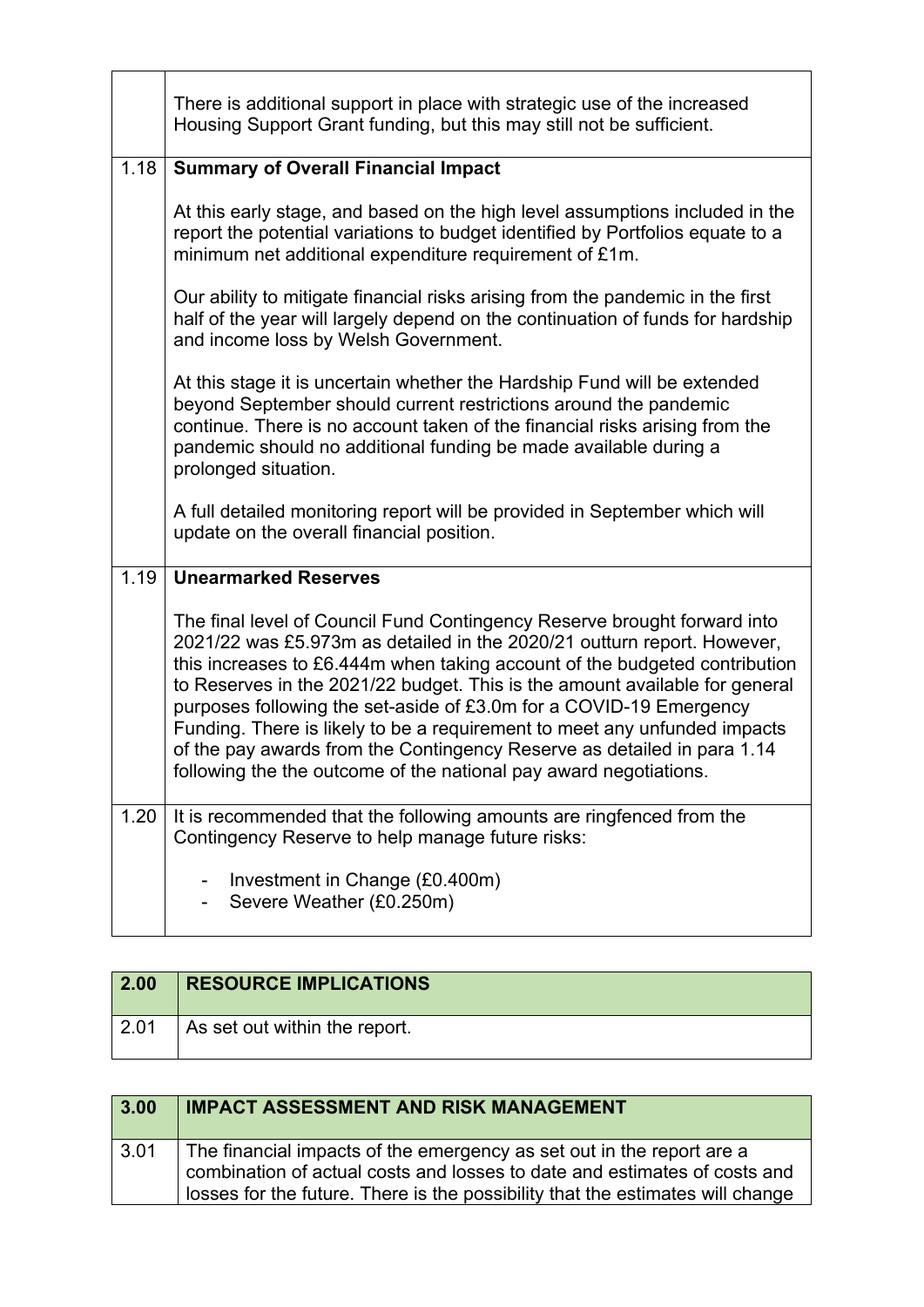| 4.00 | <b>CONSULTATIONS REQUIRED/CARRIED OUT</b> |
|------|-------------------------------------------|
| 4.01 | $\perp$ None specific.                    |

| 5.00 | <b>APPENDICES</b> |
|------|-------------------|
| 5.01 | None.             |

| 6.00 | LIST OF ACCESSIBLE BACKGROUND DOCUMENTS |
|------|-----------------------------------------|
| 6.01 | Various budget records.                 |

| 7.00 | <b>CONTACT OFFICER DETAILS</b> |                                                  |  |
|------|--------------------------------|--------------------------------------------------|--|
| 7.01 | <b>Contact Officer:</b>        | Dave Ledsham<br><b>Strategic Finance Manager</b> |  |
|      | Telephone:<br>E-mail:          | 01352 704503<br>dave.ledsham@flintshire.gov.uk   |  |

| 8.00 | <b>GLOSSARY OF TERMS</b>                                                                                                                                                                                                                                                                                                              |
|------|---------------------------------------------------------------------------------------------------------------------------------------------------------------------------------------------------------------------------------------------------------------------------------------------------------------------------------------|
| 8.01 | <b>Budget:</b> a statement expressing the Council's policies and service levels<br>in financial terms for a particular financial year. In its broadest sense it<br>includes both the revenue budget and capital programme and any<br>authorised amendments to them.                                                                   |
|      | <b>Council Fund:</b> the fund to which all the Council's revenue expenditure is<br>charged.                                                                                                                                                                                                                                           |
|      | <b>Financial Year:</b> the period of twelve months commencing on 1 April.                                                                                                                                                                                                                                                             |
|      | <b>Housing Revenue Account:</b> the Housing Revenue Account (HRA) is a<br>local authority account showing current income and expenditure on<br>housing services related to its own housing stock. The account is separate<br>from the Council Fund and trading accounts and is funded primarily from<br>rents and government subsidy. |
|      | <b>Intermediate Care Fund:</b> Funding provided by Welsh Government to<br>encourage integrated working between local authorities, health and<br>housing.                                                                                                                                                                              |